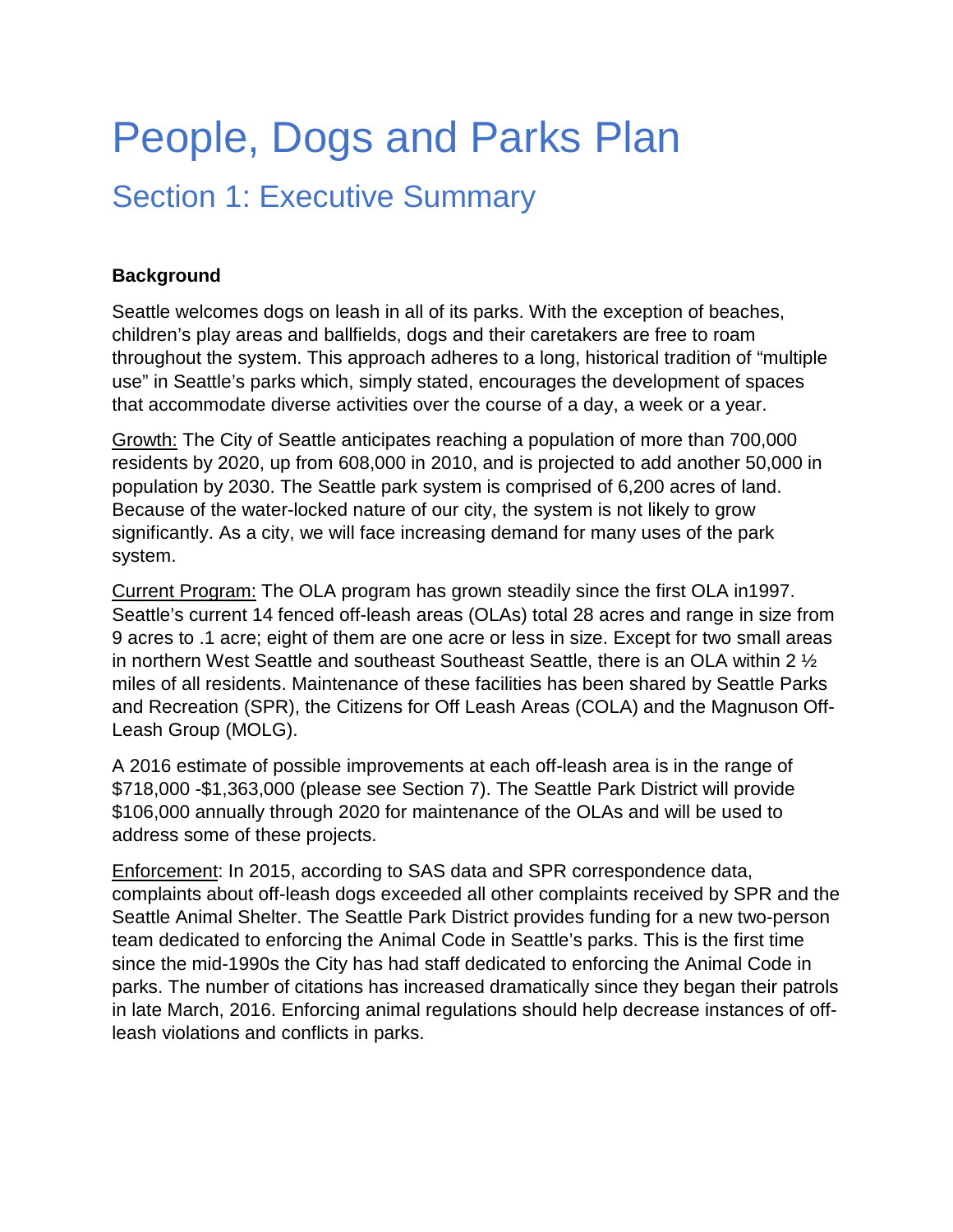#### **Impetus for the People, Dogs and Parks Plan**

The City of Seattle's 2014 Adopted Budget included a City Council Statement of Legislative Intent (SLI 69-1-B-1) regarding OLAs. Specifically, the SLI requested that SPR work in conjunction with COLA and other stakeholders to create a dog off-leash master plan. The purpose of the master plan is to identify a long-term plan for the City's existing 14 OLAs, as well as for maintenance, acquisition and expansion of OLA projects. In May, 2014, SPR submitted a request to wait until the Park District was approved so that funding included in the District (\$106000 annually) could be used to fund the master plan efforts.

# **Summary of Plan Research Process**

The People, Dogs, and Parks Plan is built on research, best practices reviews and outreach information and includes:

- 2015 survey of dog owners conducted in collaboration with COLA
- Citizens for Off-Leash Areas 2014-2015 Biennial Report
- COLA's report on North American Dog Off- Leash Areas Best Practices
- 2015 Focus Groups
- Recreation Demand Study survey of owners of licensed dogs
- Site visits to Portland, San Francisco and Vancouver, B.C.
- Review of other city, county and organization off-leash plans
- Discussions with animal behaviorists from the University of Washington
- Literature review of the impacts of dogs on wildlife and water quality
- Multiple Board Of Park Commissioners' briefings, discussion and public testimony
- Livability Night Out public input
- Two more Board of Park Commissioners meetings to be held on this topic

#### **Summary of Recommendations**

The Seattle Park District provides funding to improve existing OLAs. SPR and to propose several processes for the gradual addition of new OLAs. These are described below.

# **Adding New OLAs**

For each proposed OLA, except those involving private developers, SPR will convene a committee including dog advocates, environmental advocates, a veterinarian or animal behaviorist, community members, representatives of the Office for Civil Rights and the Office of Sustainability and Environment, and SPR staff to recommend to the Superintendent whether the proposed OLA should move forward.

**1.** Adding OLAs through **new park/redevelopment processes**. SPR will specifically include OLAs as an element for consideration in the planning process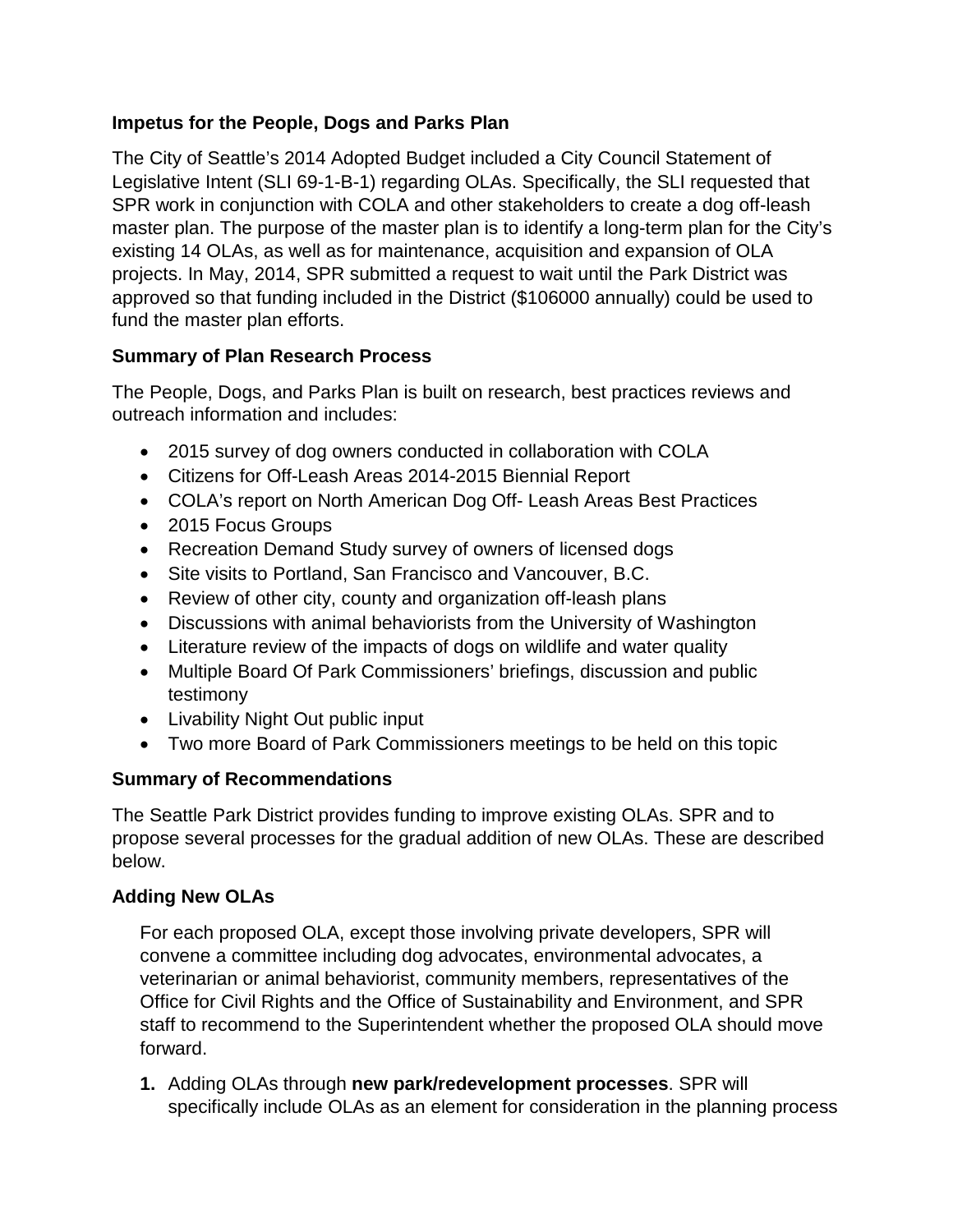when SPR embarks on the development or redevelopment process for new and existing parks, along with any other suggested use that arises during the process.

- **2.** As SPR develops **[land-banked park sites](http://www.seattle.gov/parks/levy/land_bank_acquisitions_list_20150915.pdf)**, SPR will examine their use for new OLAs as part of the park development process.
- **3. SPR will continue to consider adding new OLAs by request of the community**, whether through Neighborhood Matching Fund processes or other community processes.
- **4. Support** COLA in **developing OLAs on non-park public land** suitable for OLAs, by convening the committee described above and assisting with design.
- **5. Encourage COLA to work with private property owners to provide OLAs on** unused property that COLA could then lease and manage.
- **6. Explore options to encourage private developers** to include OLAs as part of required private amenity spaces in their prospective developments.

There will still remain the issue of development costs for any of these alternatives, but those can be addressed on a case-by-case basis. SPR developed a cost estimate for development of a [one-acre OLA](file://COSFS01/OSE/Home/PintodS/olaoneacre.pdf) as anticipated by SPR development standards, the desire of OLA patrons as described in focus groups and surveys conducted for this plan, and best practices for healthy environments for dogs. This planning estimate unit cost, estimated at \$950,000 per one-acre OLA, can be a starting point for planning. Obviously a multi-acre OLA would not cost a multiple of this amount because there would be economies of scale. Magnolia Manor, the most recently developed OLA, is one-third acre in size and cost \$472,000

Other issues and recommendations are described below. SPR recommends a path forward that, while not meeting all of the needs/demands of OLA advocates, still provides a way to make measured progress toward adding new OLAs while addressing the multiple major maintenance needs at SPR's current facilities and operating within existing resources.

#### **Unfenced Off-Leash Area Recommendations**

**7.** Based on the potential for conflict between leashed and unleashed dogs and between dogs and other park activities, limited enforcement resources, and feedback from other jurisdictions, **SPR recommends continuing to offer fenced OLAs only.**